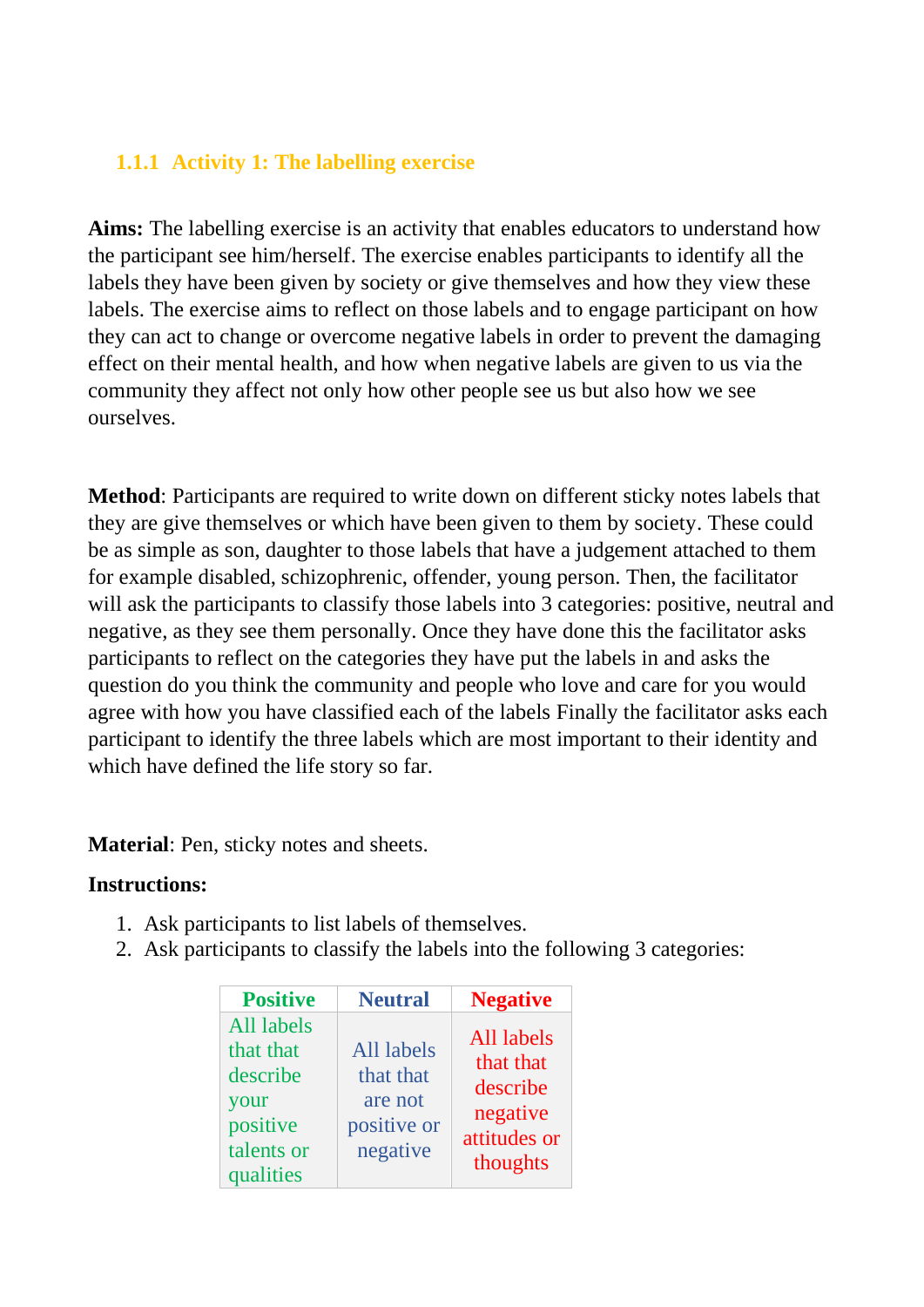- 3. The facilitator asks: Do you think the community would classify the labels differently to how you have? And facilitates the group discussion about this question
- 4. Facilitator asks participants to pick 3 of the labels that identify their identity and have defined their life story so far.
- 5. Thinking about the negative labels, ask to the participant: "What do you need to change this perception"? "How will you do it"?

**Reflection:** The labeling exercise requires the facilitator to have the ability to hear and listen to what is expressed as objectively as possible. It is important to maintain a non-judgmental attitude as the facilitator because some of the participants may choose to put what we see as negative labels in the neutral or positive category. The first stage is to get to know the individual, in order to understanding the needs and expectations of the individual. At the same time, the facilitator will build a trusted relationship with the person through use of active listening.

# 1.1.2 Activity 2: Active Listening

**Aims:** The aim of this exercise is for participants to understand the importance of active listening when working with people in the community, and how verbal and non-verbal communication can either have a positive or negative effect on the person you are supporting.

**Materials:** Cards with instructions for person who is meant to be listening which will include:

- Avoid eye contact
- Change the subject
- Get up and walk around
- Fidget
- Be dismissive/laugh
- Sit with arms folded looking around the room.

And also: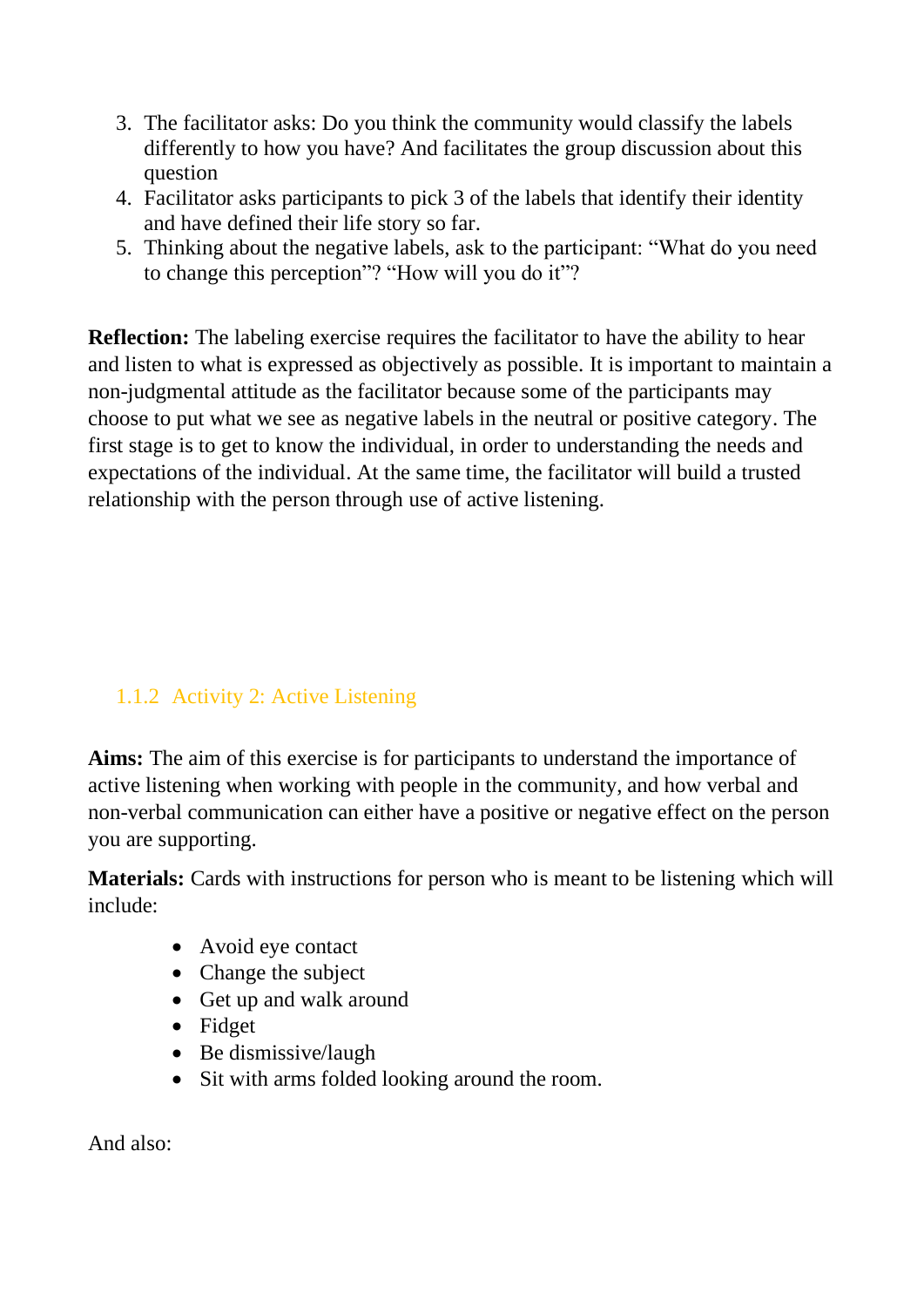- Maintain good eye contact and friendly open facial expressions
- Check understanding of what is being said,
- Lean forward
- Make positive responses to what is being said.
- Use open body language
- Mirror the body language of the person talking

**Method:** Facilitator asks participants to get into groups of 3 and explains that for this exercise each participant will adopt the role of listener, person talking about an issue, and observer. The facilitator explains that in each of people selected to be person doing the talking that they will choose a subject/issue, and their aim is to keep talking for the duration of the 5 minutes. This should be a hobby, interest, or subject that they can talk freely, passionately and for long enough about. At this point it is important to remind the whole group of the need for confidentiality and ground rules within the group. The facilitator then speaks to the participants who is the listener and explains that their role is to follow the instructions on the cards given to them by the facilitator. This will be either to display negative verbal and not verbal communication or positive communication. The facilitator will change the cards half way through the exercise.

Finally, the facilitator discusses the observer role with the remaining participant, they are asked to make observations as to what is positive and negative communication and what effect the behaviour of the listener has on the person talking and how when the behaviour of the listener changes what the change is in the talker.

At the end of the exercise the facilitator leads a whole group discussion which establishes how the people doing the listening felt during the various parts of the exercise.

#### **Instructions:**

- 1. Ask participants to get into groups of 3 where possible, each group decides who will be the listener, talker and observer
- 2. Inform listener of their role and explain about the action cards
- 3. Inform talker about their role and remind them about confidentiality and ground rules
- 4. Inform observer of their role and what they are specifically looking out for.
- 5. Facilitate whole group discussion about how it felt to do the different roles.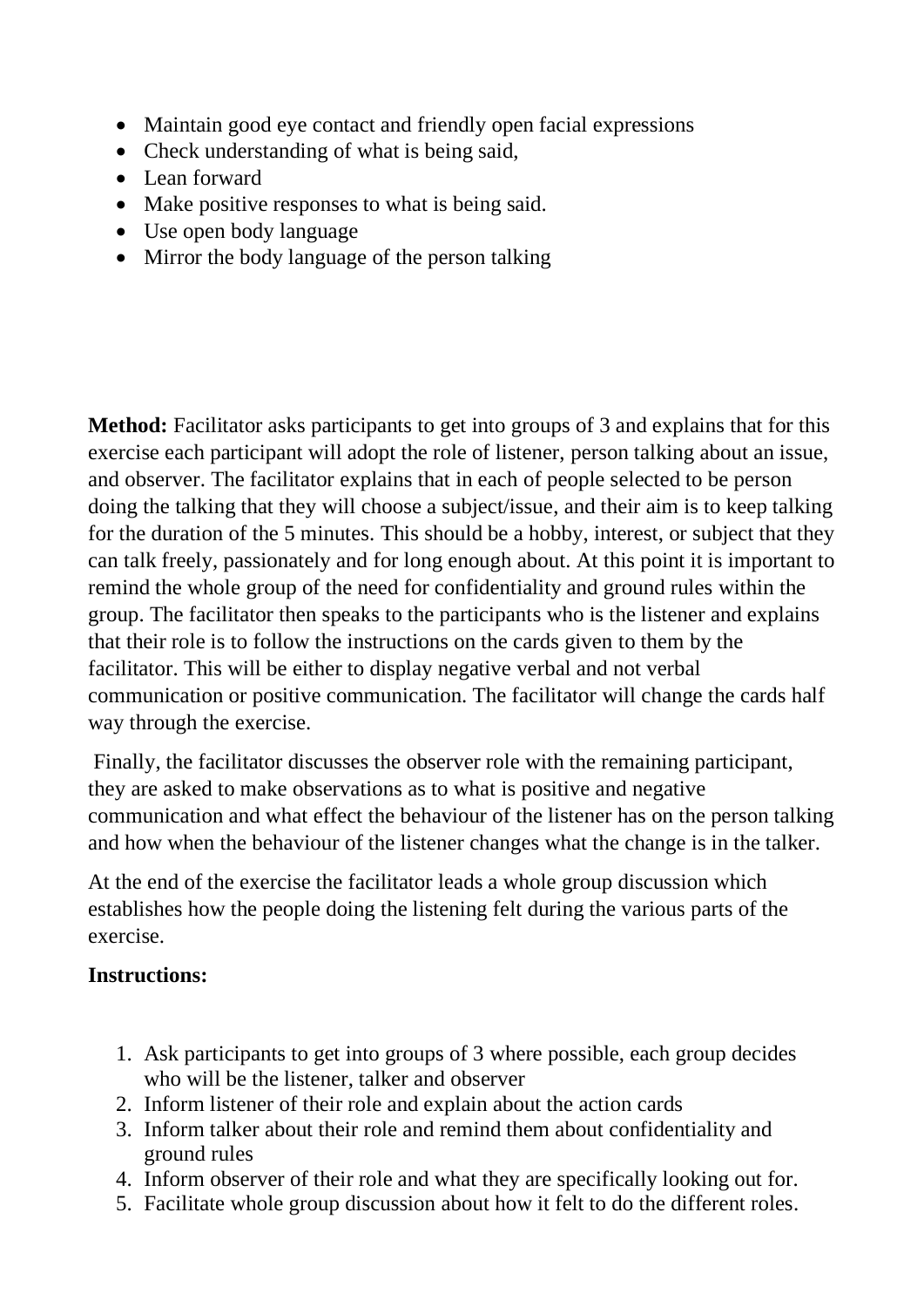## 1.1.3 Activity 3: Circle of Support

**Aims**: The circle of support exercise aims to help individual in order to imagine himself/herself in the centre of the circles (see Annex 1). The exercise enables the adult educator to understand who the key actors are in the support of the individual. It is important to explain to the person that for filling the circle there are no right or wrong answer. It can also be used to understand how someone with mental health issues can be very socially isolated and may end have more professionals than friends and family. This may lead the adult educator to understand that part of their role will be to include the individual in activities within the community which they of interested in and with likeminded community members.

**Materials:** Pen and Sheet (provided as annex)

**Method:** Using the template in Annex 1 the facilitator gives a case study of a person who does not have many (if any family and friends, some acquaintances and lots of professionals. Participants are asked to then complete the template for themselves. identifying all the people in their life, the closest circle to them representing the people who love them for example parents, partners, maybe brothers and sisters (these should be only people who the person can completely rely upon). The second circle represents people they see on a regular basis who they really appreciate being in their life and that who would be a significant loss to them if they weren't there for example close friends. The third circle represents friends who people who they get on with these might be people who they share a hobby with or work as peers with. The fourth circle represents people who are in the persons life because they are paid to be. Once this is done participants are asked to reflect on the difference and similarities between the 2 circles of support.

**Instructions:** Use the tools provided into Annex 1.

- 1. Facilitator explains the circles of support diagram using a constructed case study that they have developed based on their practice where possible.
- 2. Ask to the participant to think about its life and write down in the first circle the most important things in his/her life. This could be people like family or friends.
- 3. For the second circle, the participant will add things that are slightly less important to him/her but still play a supportive role in his/her life. Carry this on for the remainder of the circles ensuring the fourth circle is only for services and professionals who are paid to be in their life.
- 4. Ask the participant "how do each of the people on your diagram provides him/her with support? What do different types of support look like?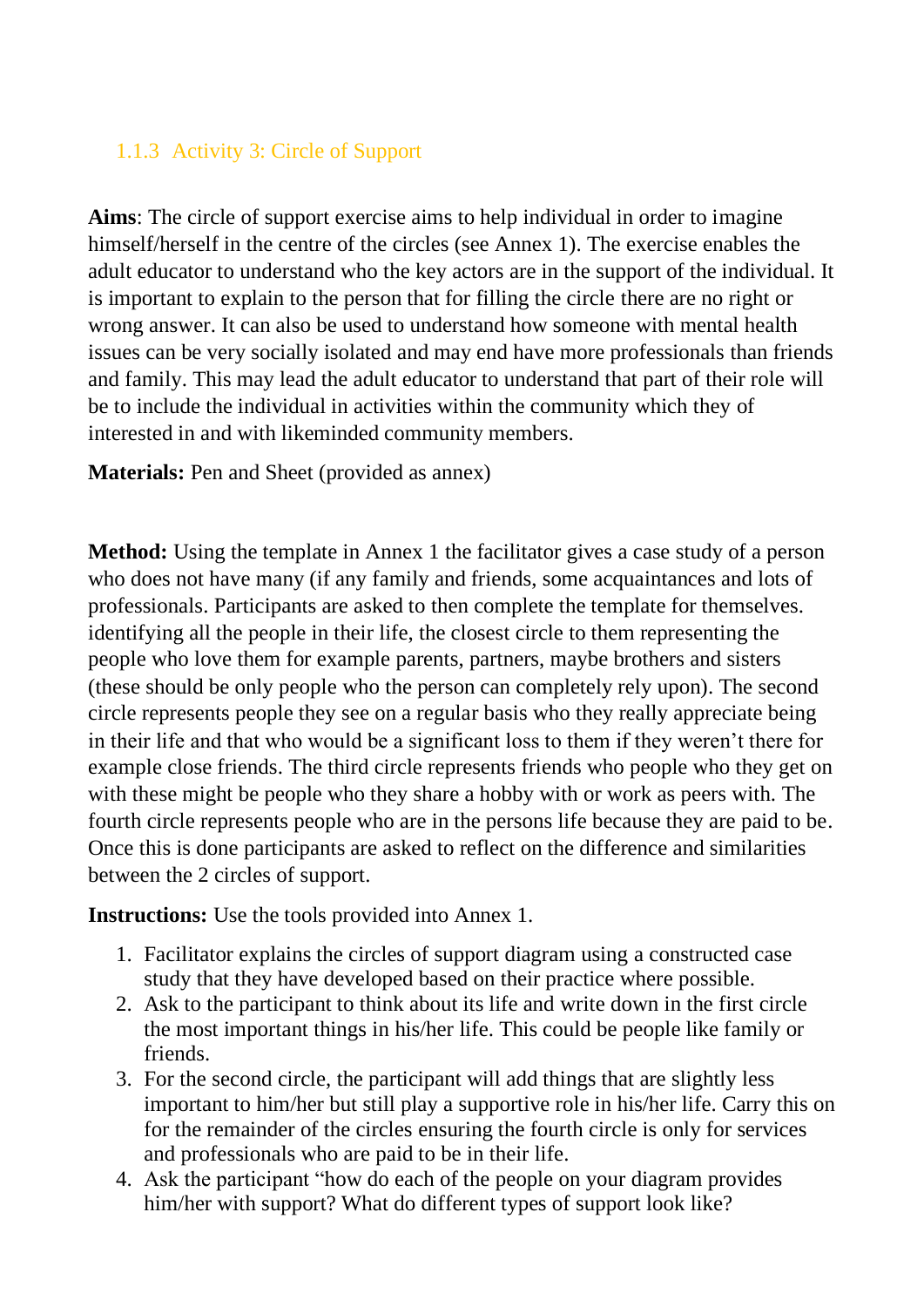- 5. Also ask participants to reflect on what their circles of support look in comparison to the case study and how this knowledge would influence their work with the individual from the case study
- 6. Using the case study circles of support diagram, draw or write the support out outside the fourth circle that he/she may benefit from, but do not have yet. Support does not just mean formal support. It might be friendship, art, learning. This is their future circle. Is there a way you can support them to access the things in the future circle.

# 1.1.4 Activity 3: Person centred plan

**Aims**: Person centred planning is an ongoing individual planning process that is designed to capture dreams and desires of individuals and translate them into a plan of action. Person centred planning is a way to listen and take direction from the individual's expectations. It focuses on an individual's preferences, strengths and talents rather than limitations. Person centred planning organizes and uses natural supports like family, friends and acquaintances and formal community supports and services to help individuals achieve the things that are important to them.

**Materials:** Person Centered plan sheet; pen.

**Instructions:** The facilitator will complete the "Person Centered plan sheet" by using a series of questions to gather information about the person including their background story, dreams and nightmares, their strengths and weaknesses and what they need in terms of support.

# $\checkmark$  Step 1 - History

The facilitator asks the person to briefly describe his/her personal history. It should include highlights in the person's life that have helped shape his/her life. If needed, the facilitator uses questions to prompt the group for answers:

- When and where were you born?
- Do you have any brothers or sisters?
- Tell me about special places you visited or things you've done.

# $\checkmark$  Step 2 - Dreams

This part is all about dreaming about the future. The facilitator asks the person to think about short and long term dreams and possibilities for the future. This could be kept open ended, or can be focused on the 5 pathways to an independent future:

- Lifelong Learning
- Relationships
- **EXECUTE:** Leisure Opportunities
- Employment
- **Independent Living**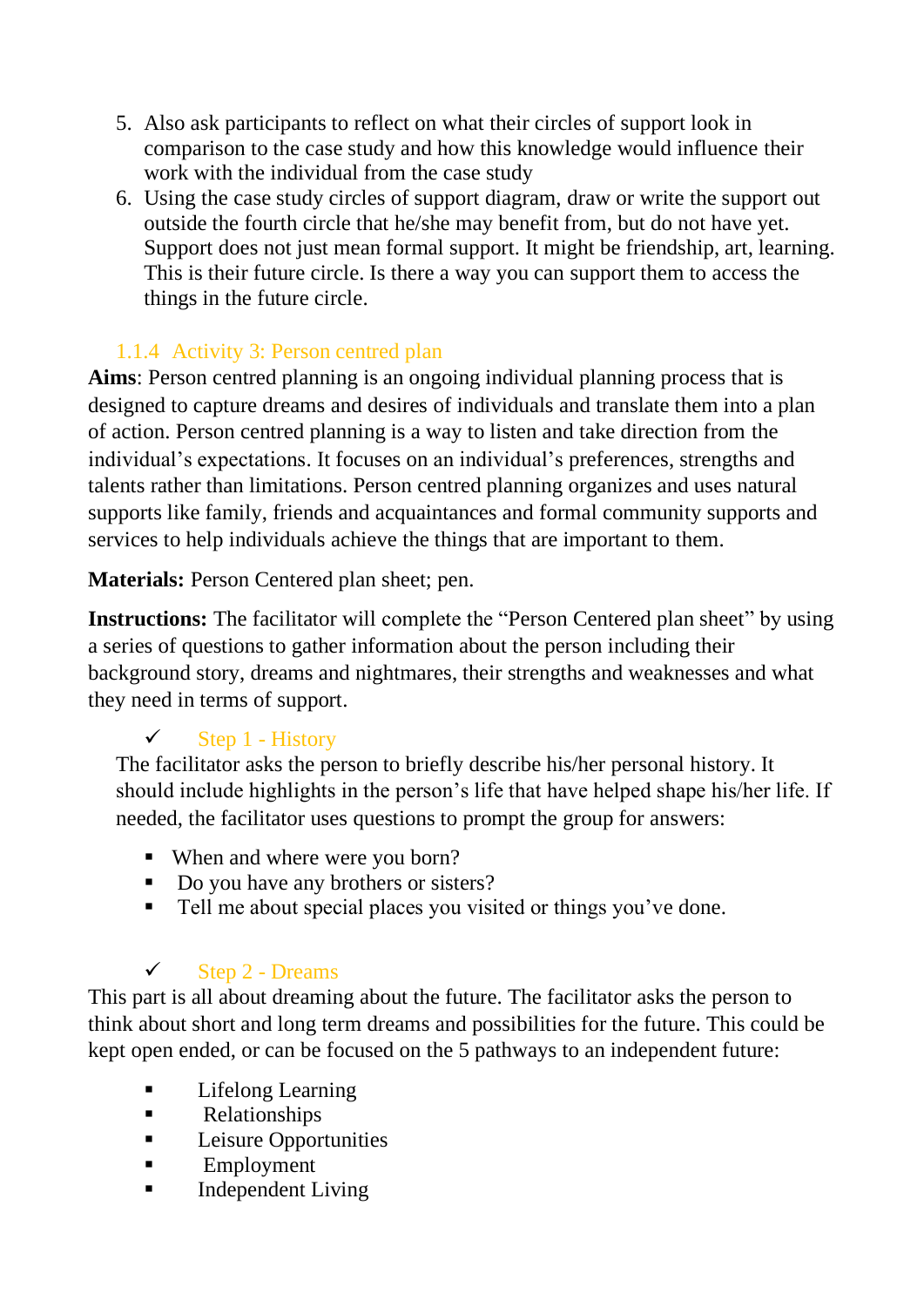Not all dreams are realistic or can be realised, but dreams give a direction and a possible route for further exploration for action planning – why is this dream important to the person? What aspects can we act on?

# $\checkmark$  Step 3 - Fears/Nightmare

What are the person's fears especially those that may be barriers to realising dreams? What future do we need to avoid? Fears can be specific, like 'getting burned by the kitchen stove', or more general like 'being misunderstood'.

# $\checkmark$  Step 4 - About me, who is...

What are their gifts? Describe the person in as many ways as possible. The facilitator can use varous questions as:

- What are your favourite activities?
- Favourite food/books/hobbies?
- What are your skills and abilities?
- What are your strengths/gifts?

## Step 5 -Needs

In the final step, the facilitator and the person now reviews and prioritises the information they've gathered so far.

- Identify key ideas and themes from the four previous steps.
- What is the direction the person now needs to take?
- Consider the person's hopes, strengths and interests and list activities, opportunities and the support they need now and in the future.

## **From this, write a list of actions that need to be taken to meet these needs.**

**Reflection:** Closing the exercise the facilitator can ask the following questions: "How are you feeling now at the end of the exercise?"

In the following table the facilitator can find some tips to successfully lead the exercise.

| Do's                           | Don'ts                                    |
|--------------------------------|-------------------------------------------|
| Write exactly what people say; | Interrupt participation                   |
| Create an informal atmosphere  | Make leading commands                     |
| Leave with an action plan      | Make Criticize people's comments<br>$ \,$ |
| Be a sensitive guide<br>-      | judgement of what people say              |
| Value everyone's contribution  | Hurry the process<br>$ \,$                |
| Be positive                    | Forget to follow on each comment          |
| Make this an ongoing process   | View the process as a one time event      |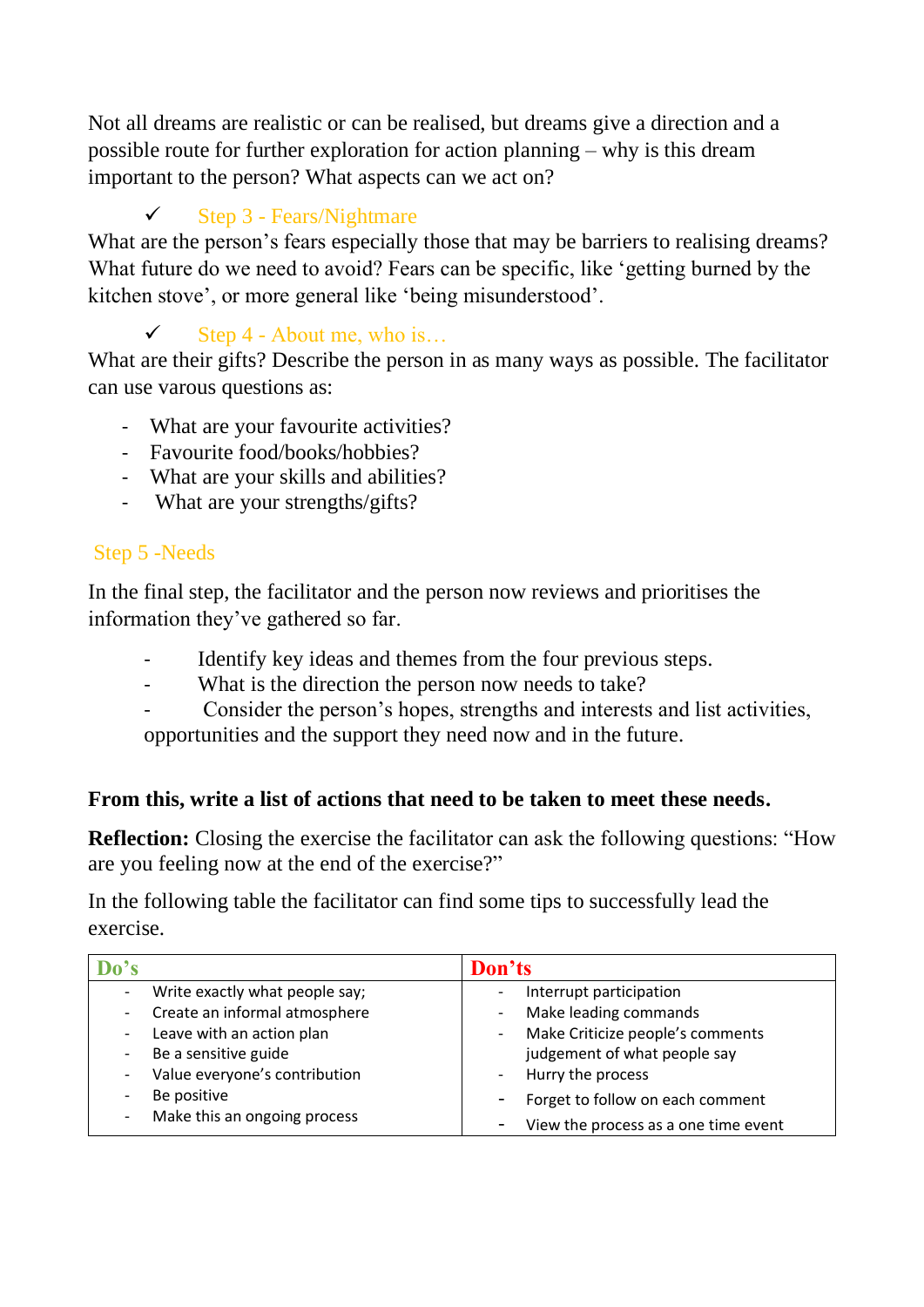#### 1.1.5 Activity 4: one page profile

**Aims**: A one-page profile captures the important information about a person on a single sheet of paper; including what is important to them, what people appreciate about them, and how they want to be supported. If someone is using mental health services a one-page profile can be a powerful way to communicate and maintain their personhood in what can often be a dehumanising, medicalised system. For someone who finds themselves in crisis and is admitted into hospital, a profile can be a very effective way of communicating who they are and what good support looks like at a time when they might not have the capacity or opportunity to do so in any other way. A one-page profile, written by the person when they feel well, with support if needed, can be an effective way to support continuity of understanding about an individual in changing circumstances and fluctuating mental health.

**Materials:** One page profile sheet, pen.

**Instructions:** There are three key sections to a one page profile:

- what other people like and admire about the person
- what makes the person really happy and is most important to them
- how the person likes to be supported.

**Reflection:** The measure of a good quality one page profile is the detail and the action; is it specific enough and is the information acted on? One page profiles need to be a living document which reflect on the detail, any changes in preference or circumstance and explore what's working and not working in the person's life.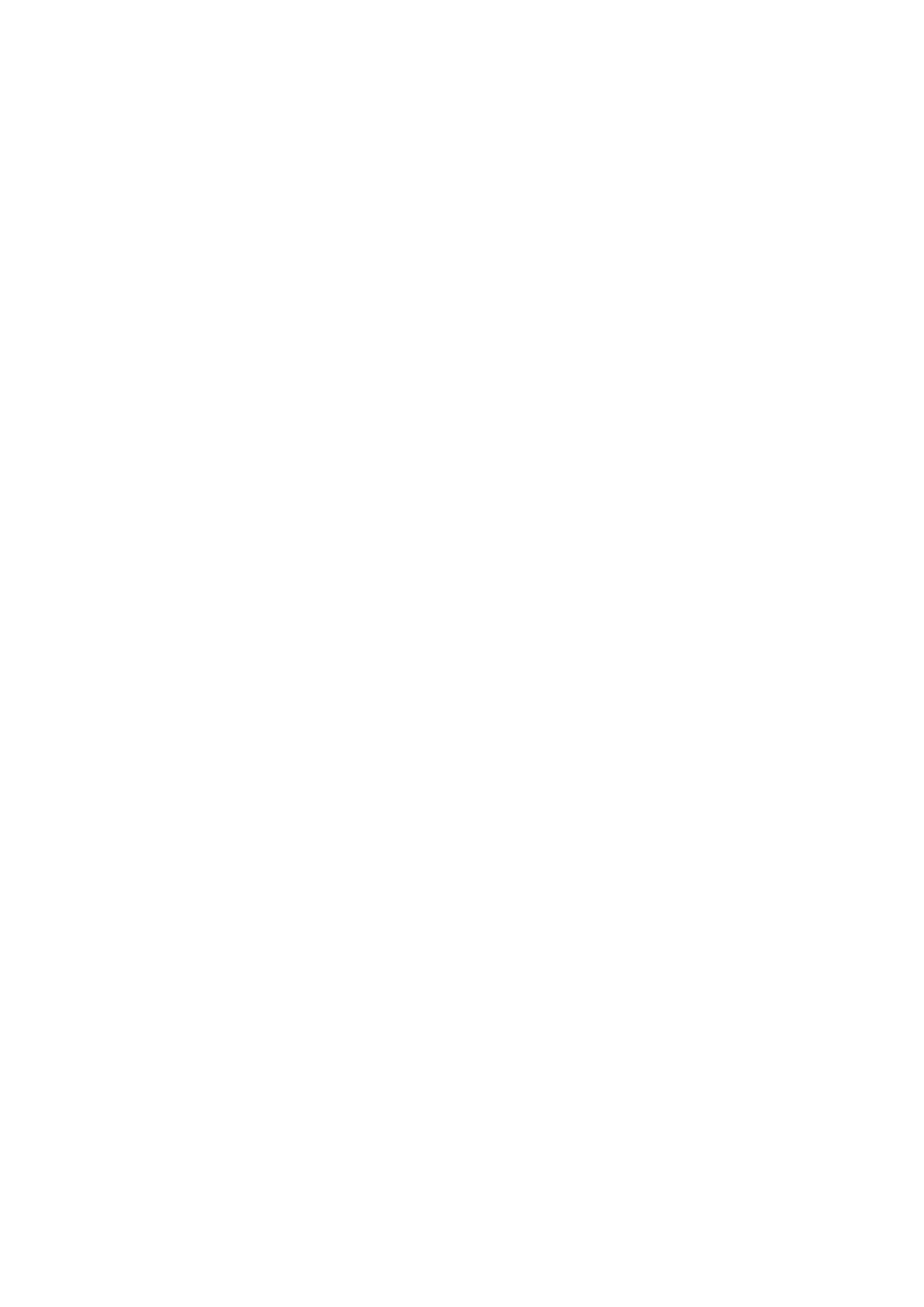## **Annex 1: Circle of support**



| One | Two | <b>Three</b> | Four |
|-----|-----|--------------|------|
|     |     |              |      |
|     |     |              |      |
|     |     |              |      |
|     |     |              |      |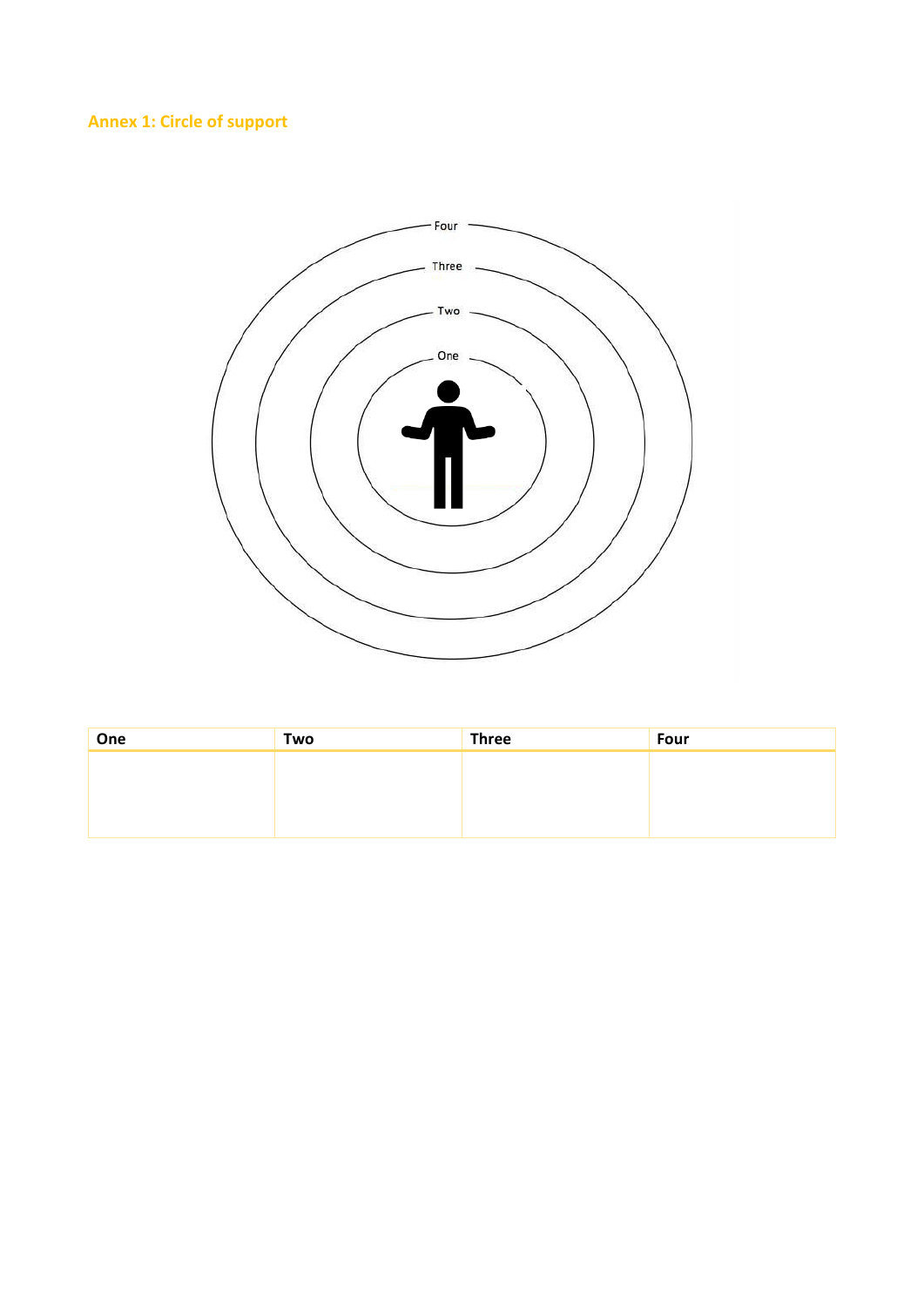#### **ANNEX 2:**